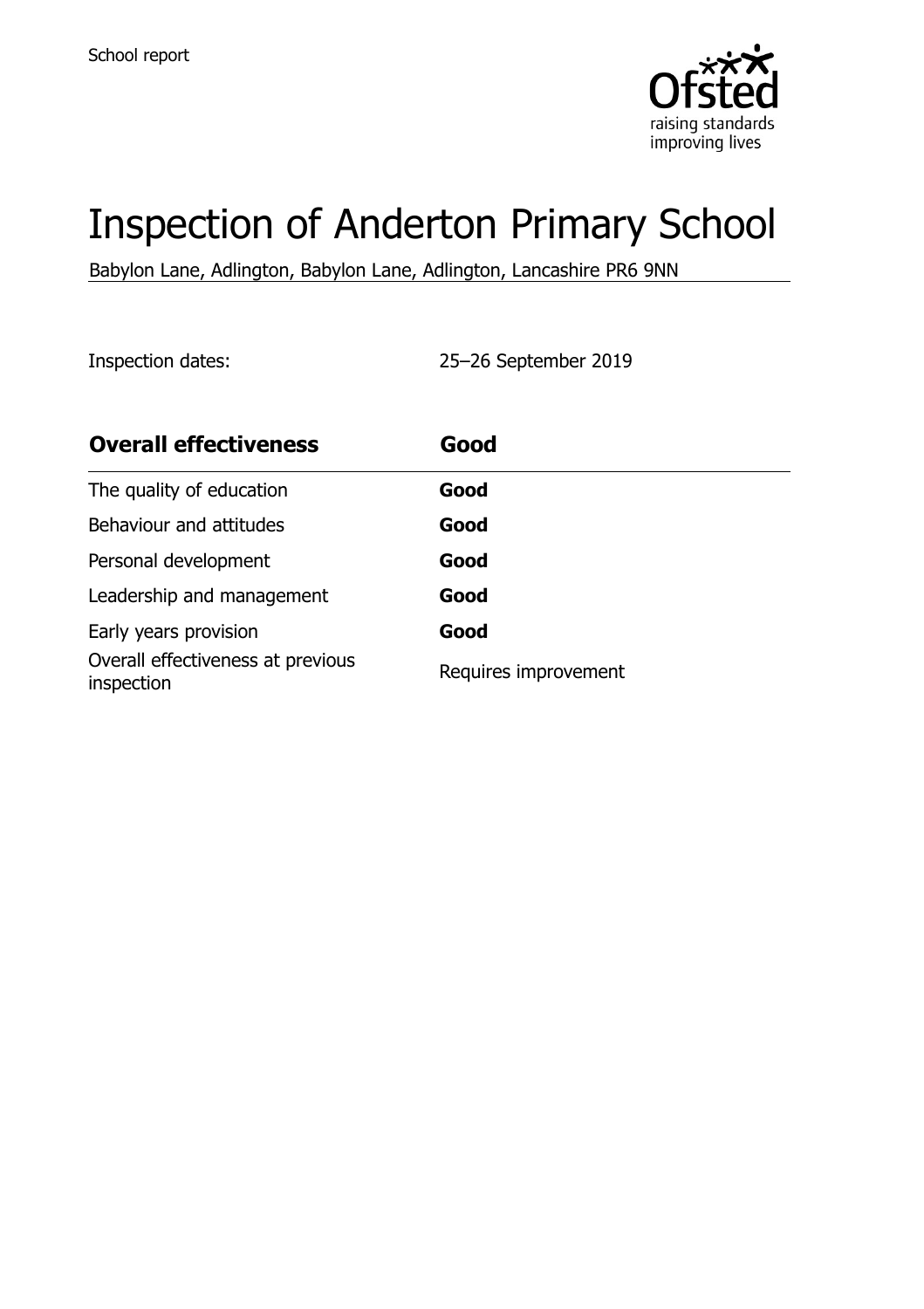

### **What is it like to attend this school?**

Leaders and governors have high expectations for every pupil. At this school, leaders ensure that pupils are at the centre of the school's work. Pupils are well prepared for the next stage of their education.

Everyone in school does their best to live up to the school's values of self-reflection, trust, kindness, respect and perseverance. Pupils say that they enjoy being in school and feel safe. They feel free from bullying and say that they make friends again quickly if they fall out. Pupils know about different types of bullying. They have a good understanding of how to keep themselves safe, including when they are using the internet.

Pupils' behaviour and attitudes to learning are good. In Years 4, 5 and 6, for example, I saw pupils persevere in solving some challenging mathematical problems. They talked through their reasoning, calling on what they had previously learned. In Years 1 and 2, pupils took part in phonics sessions enthusiastically. They then applied their learning to reading and writing.

Pupils enjoy school and attend regularly. Relationships in school are kind and caring. Older pupils look after younger pupils and newcomers. Pupils are friendly and respectful.

#### **What does the school do well and what does it need to do better?**

The new headteacher and senior leaders provide the school with clear direction. Governors support and challenge leaders effectively. Almost all leaders and staff have joined the school since the last inspection. Since the last inspection, the quality of education has improved and leadership at all levels has been strengthened.

Senior leaders understand how well pupils achieve and the priorities for further improvement in each subject. All teachers have a leadership role. Middle leaders know their subjects well, they are enthusiastic and they have detailed plans in place to sustain improvements.

Leaders have completely changed the curriculum, so that pupils now have broad, relevant experiences in all subjects. The curriculum successfully promotes pupils' safety, wellbeing and all-round achievement.

Since the last inspection, leaders have developed the wider curriculum, with the support of local authority advisers. Teachers build on pupils' knowledge and skills over time because they carefully plan the curriculum. They accurately check on pupils' learning in most subject areas. Planning is well established in English, mathematics, science, music and physical education. The plans for other subjects have been introduced more recently and are not yet fully implemented.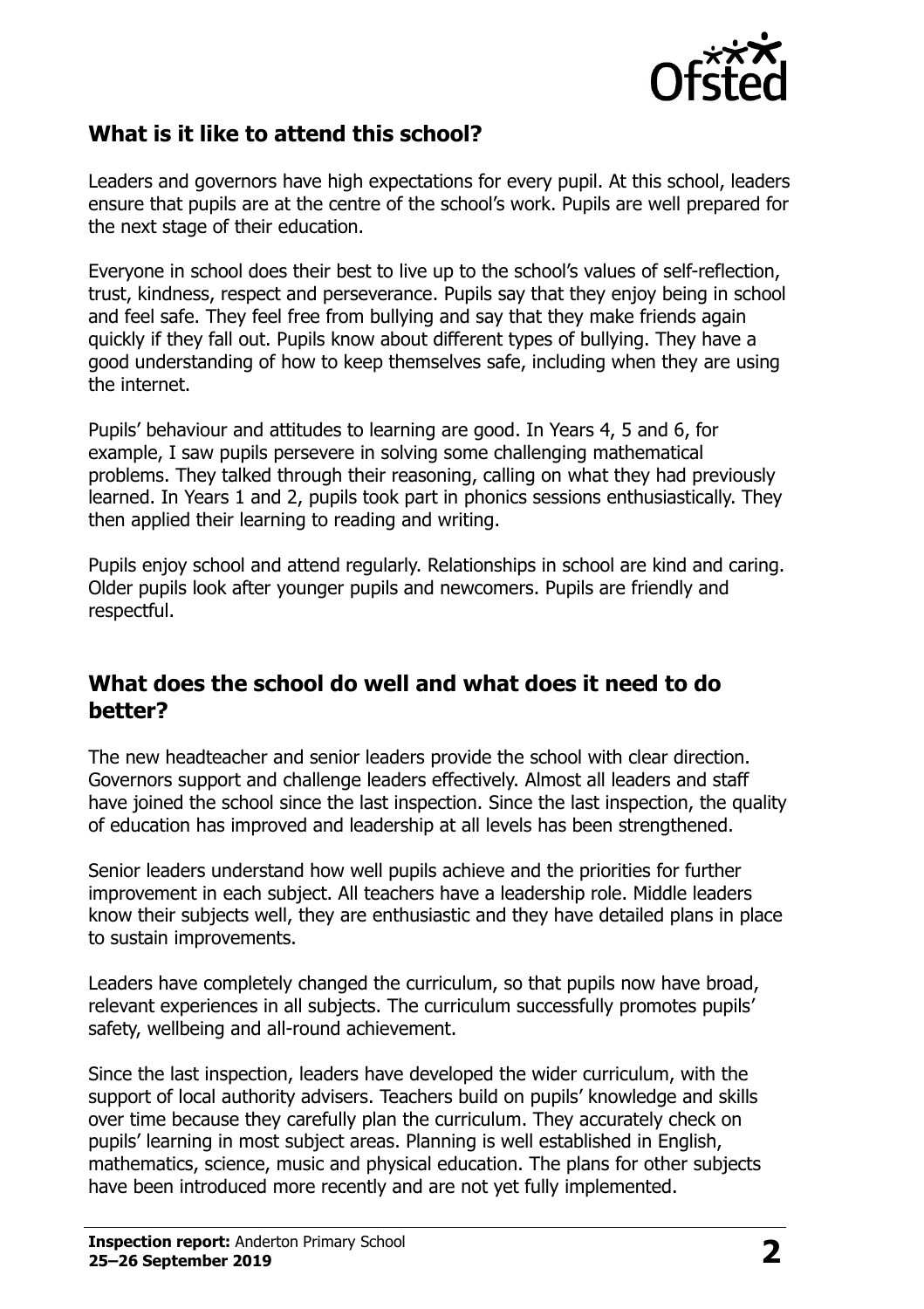

Pupils' personal development is a key focus. Pupils have many good opportunities to develop their social and leadership skills and discuss moral issues. They have a basic understanding of different faiths and cultures. Pupils enjoy taking part in a wide range of interesting after-school clubs and trips, which sparks their interests and helps their learning.

Overall, teaching closely follows curriculum planning. This ensures that learning is taught in a logical order to build effectively on pupils' learning as they move through the school. Teachers have good subject knowledge and a good understanding of what helps children to remember and apply their knowledge. Staff training is a strength. Leaders support staff well to develop their skills. Teachers and teaching assistants are positive about their opportunities for training and say that leaders are mindful of their wellbeing.

Pupils of all abilities, including disadvantaged pupils, achieve well across the curriculum as a result of effective teaching. Leaders have improved provision for pupils with special educational needs and/or disabilities (SEND), and they ensure that the curriculum is adapted effectively for pupils with SEND. Pupils' results in national tests in reading, writing and mathematics have improved considerably. Pupils in key stages 1 and 2 are prepared well for the next stage in their education.

Effective teaching of early reading and phonics makes sure that pupils gain the skills they need to read with fluency. This ensures that pupils are able to read accurately and with understanding across the wider curriculum. However, older pupils are less skilled in analysing texts, finding information and reading for deeper meaning. These skills have not been learned effectively in the past.

Children are happy, feel safe and are safe in early years. They behave well and play together constructively. Staff ensure that children experience a broad curriculum that follows the early years guidance and captures their interest. As yet, however, the early years curriculum does not take sufficient account of children's prior learning and experiences. The outdoors area is not used to best effect to develop children's learning.

# **Safeguarding**

The arrangements for safeguarding are effective.

Staff are vigilant and ensure that any safeguarding concerns are followed up carefully. All staff have completed the required safeguarding training and follow the school's policies and procedures. All staff have been appropriately vetted before taking up their post in the school. Leaders engage with a range of external agencies to support families who are at risk or in need. Pupils are taught how to keep themselves safe and recognise risks, especially those associated with being online.

#### **What does the school need to do to improve?**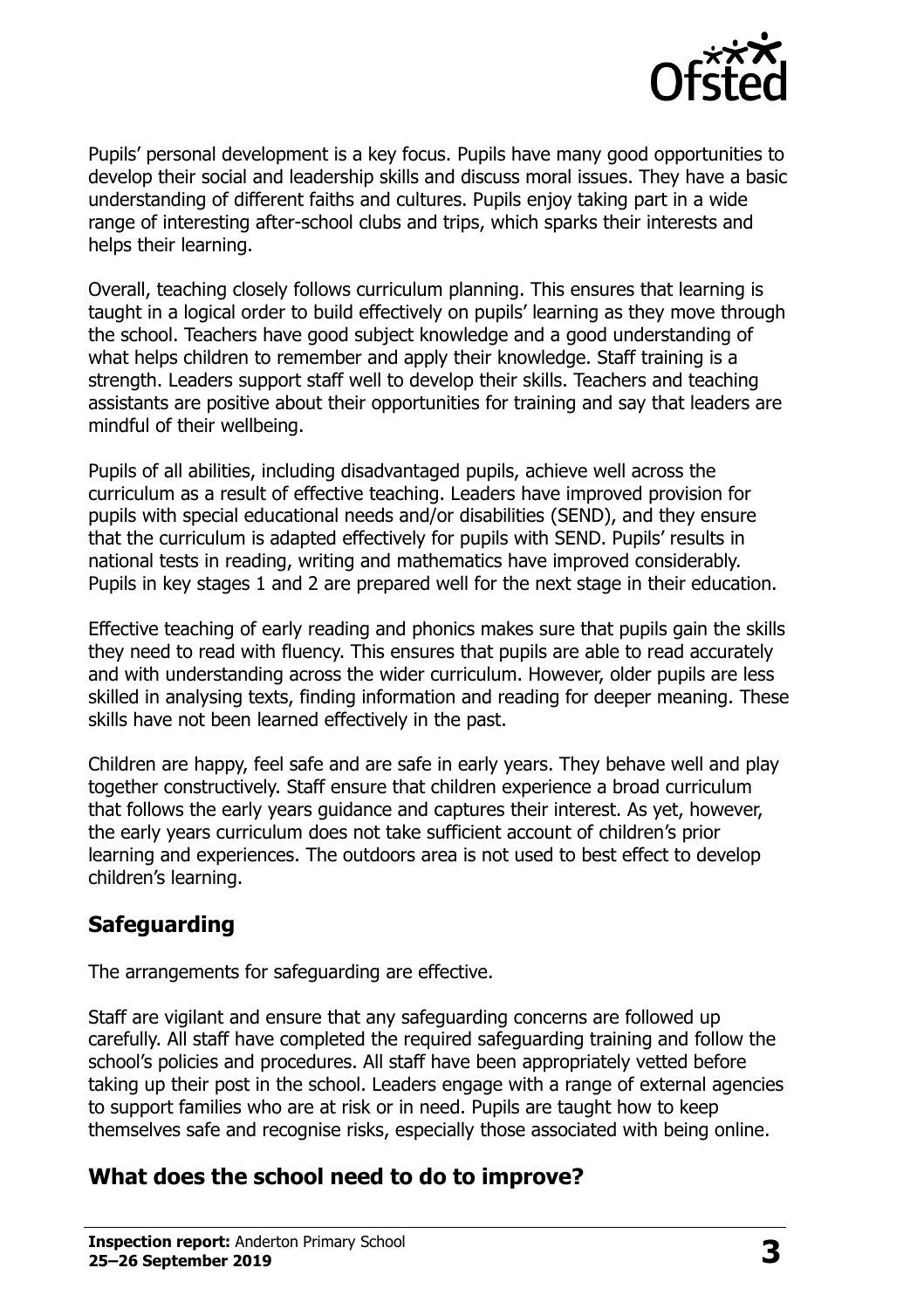

# **(Information for the school and appropriate authority)**

- The detailed curriculum planning and assessment procedures have not had sufficient time to become embedded in practice across the school in art, history, geography, computing and design and technology. This is because some of the unit plans have only just been introduced. Leaders should ensure that the curriculum plans are successfully implemented, drawing on the effective practice that is already in place in other subjects.
- $\blacksquare$  In the early years, the curriculum is broad and provides children with activities that they enjoy. However, some activities do not take enough account of children's prior learning. The outdoor area is still being developed and does not support children's progress in all areas of learning. Leaders and staff should ensure that the curriculum supports children to get off to a good start right from the beginning of their time in Reception. Leaders need to check that children make the progress of which they are capable so that they are prepared well for further learning in Year 1.
- Pupils' achievement in reading has improved since the last inspection. However, older pupils have some gaps in their understanding of how to analyse texts and read for deeper meaning. Leaders should ensure that pupils of all ages develop their comprehension knowledge and skills and improve their ability to read for deeper meaning.

### **How can I feed back my views?**

You can use [Ofsted Parent View](http://parentview.ofsted.gov.uk/) to give Ofsted your opinion on your child's school, or to find out what other parents and carers think. We use Ofsted Parent View information when deciding which schools to inspect, when to inspect them and as part of their inspection.

The Department for Education has further quidance on how to complain about a school.

If you're not happy with the inspection or the report, you can [complain to Ofsted.](http://www.gov.uk/complain-ofsted-report)

#### **Further information**

You can search for [published performance information](http://www.compare-school-performance.service.gov.uk/) about the school.

In the report, '[disadvantaged pupils](http://www.gov.uk/guidance/pupil-premium-information-for-schools-and-alternative-provision-settings)' refers to those pupils who attract government pupil premium funding: pupils claiming free school meals at any point in the last six years and pupils in care or who left care through adoption or another formal route.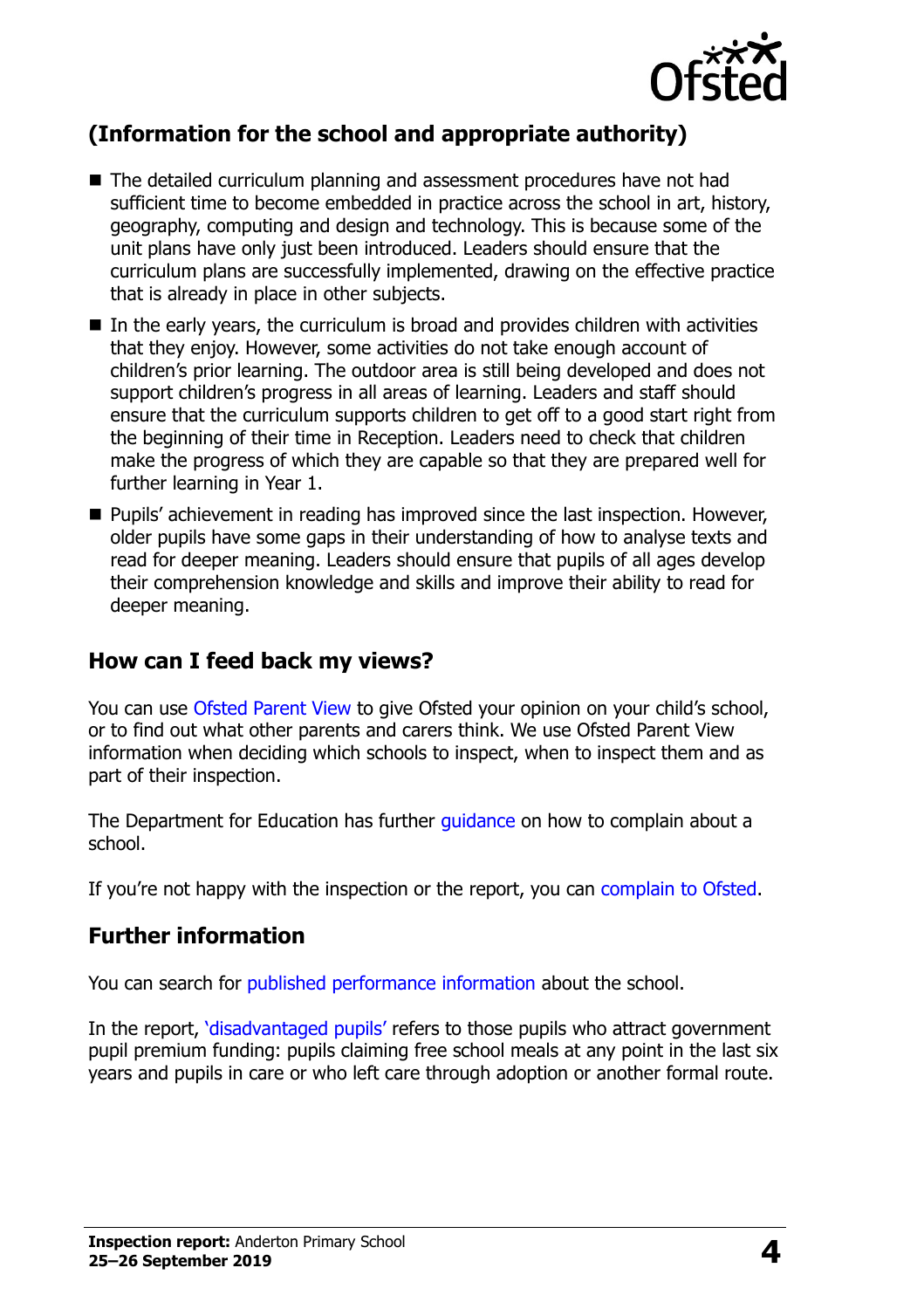

## **School details**

| Unique reference number                                | 119202                          |  |
|--------------------------------------------------------|---------------------------------|--|
| <b>Local authority</b>                                 | Lancashire                      |  |
| <b>Inspection number</b>                               | 10110897                        |  |
| <b>Type of school</b>                                  | Primary                         |  |
| <b>School category</b>                                 | Maintained                      |  |
| Age range of pupils                                    | 4 to 11                         |  |
| <b>Gender of pupils</b>                                | Mixed                           |  |
| Number of pupils on the school roll                    | 191                             |  |
| <b>Appropriate authority</b>                           | The governing body              |  |
| <b>Chair/Chair of trust/Chair of</b><br>governing body | Elaine Bilsborough              |  |
| <b>Headteacher</b>                                     | Rachel Norton-Smith             |  |
| Website                                                | www.andertonprimaryschool.co.uk |  |
| Date of previous inspection                            | 21-22 June 2017                 |  |

# **Information about this school**

- Since the last inspection, almost all teachers and leaders are new to the school. The headteacher and three other staff, including two subject leaders, took up their posts in September 2019. They worked with the school and local authority advisers to develop curriculum planning prior to their appointments.
- Since the last inspection, Lancashire local authority advisers have worked closely with the school to develop the curriculum and support staff appointments.

#### **Information about this inspection**

We carried out this inspection under section 5 of the Education Act 2005.

- Inspectors met with governors, the headteacher, deputy headteacher, curriculum leader, the special educational needs leader and all subject leaders. We spoke with local authority advisers by telephone.
- We spoke with all teachers and most teaching assistants during the inspection. We took account of 15 responses to the staff questionnaire.
- We considered the following subjects in depth as part of the inspection: early reading and phonics, mathematics, science and art. Inspection activity in these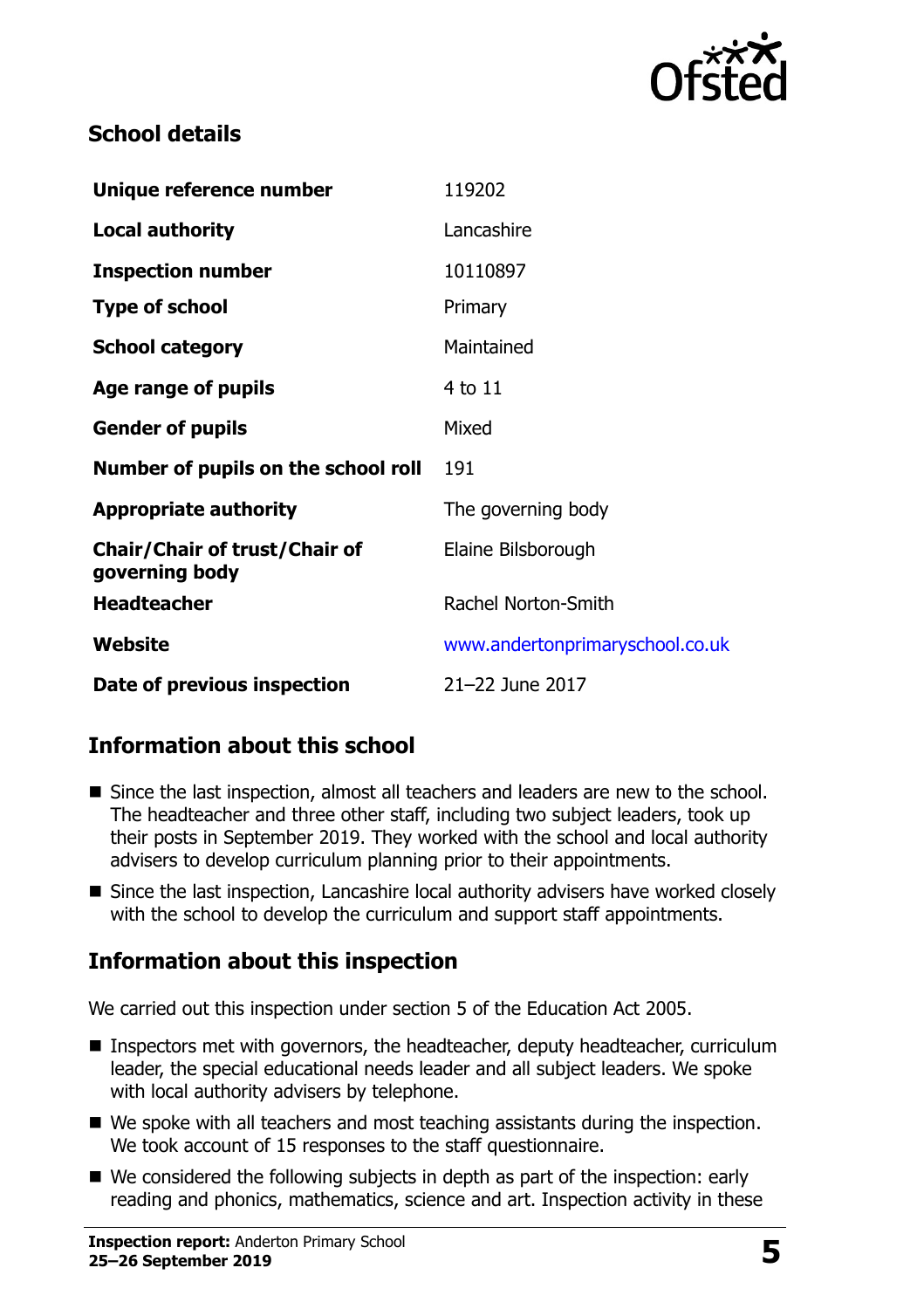

subjects included: evaluation of curriculum planning; visits to lessons; scrutiny of pupils' work; listening to pupils read; discussion with subject leaders, teachers and teaching assistants; and discussions with pupils about their learning in these subjects.

- Inspectors looked at safeguarding procedures and records of safeguarding and behaviour. We checked pupils' attendance and teachers' training records. We spoke to staff and pupils to evaluate their understanding of safeguarding procedures.
- In addition to the subject-focused activity, we checked the quality of provision in the early years and implementation of the wider curriculum across the whole school. We looked at improvement planning and school polices.
- We observed pupils' behaviour in lessons and around school and spoke to them about school life and their views on personal development and behaviour.
- We took account of 28 responses to 'Parent View', Ofsted's online questionnaire.

#### **Inspection team**

| Jean Olsson-Law, lead inspector | Ofsted Inspector |
|---------------------------------|------------------|
| Jennie Platt                    | Ofsted Inspector |